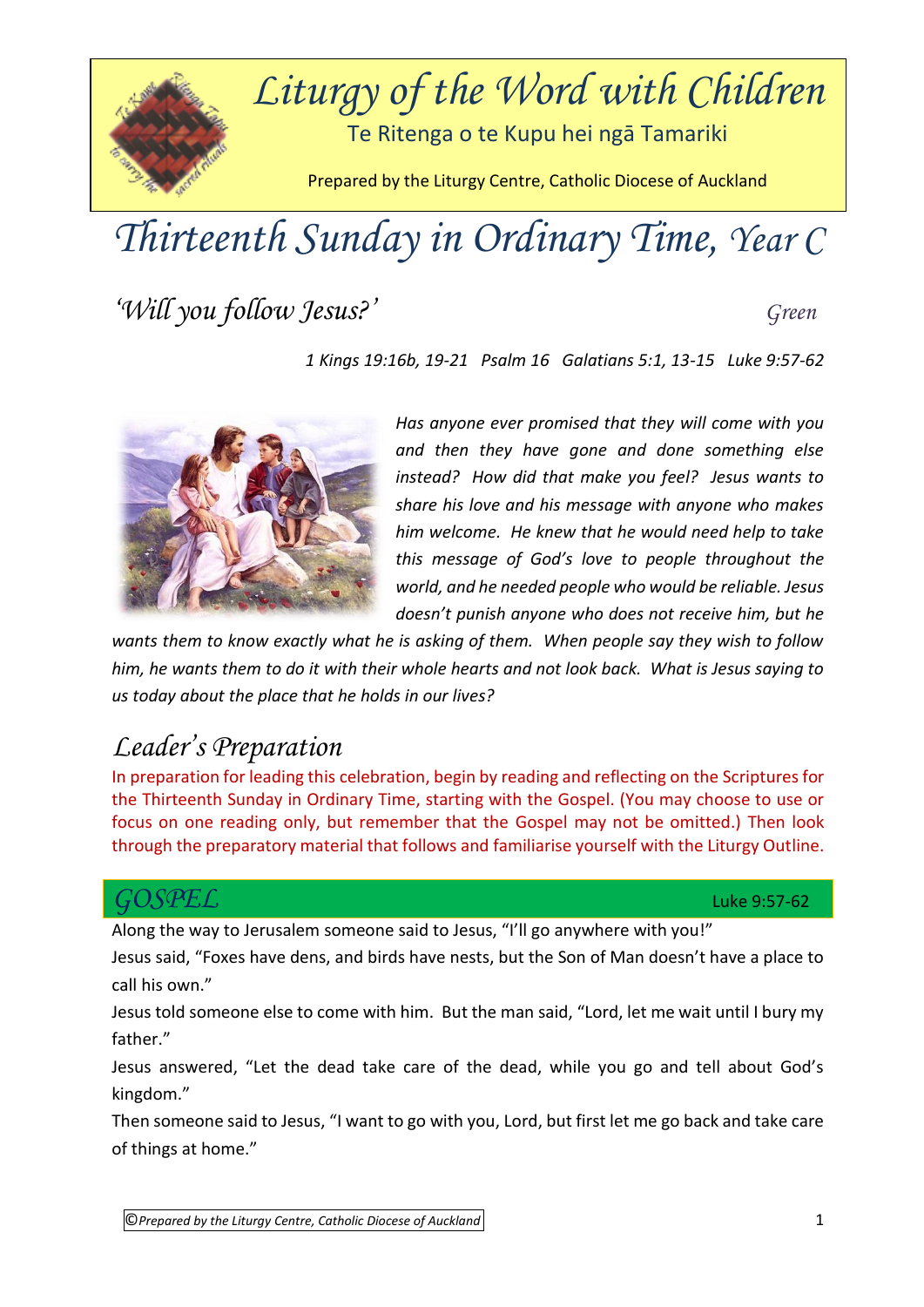Jesus answered, "Anyone who starts ploughing and keeps looking back isn't worth a thing in God's kingdom!"

#### $\widehat{FIRST}$   $\widehat{READING}$  1 Kings 19:16, 19-21

God told Elijah the prophet: "Choose Elisha, the son of Shaphat from Abel Meholah, to take your place as a prophet."

Elijah left and found Elisha ploughing in a field with a pair of oxen. There were eleven other men in front of him in the field, and each of them was also ploughing with a pair of oxen. Elijah went over to Elisha and put his robe on him. Elisha left his oxen and ran after Elijah. Then he said, "Let me go and tell my father and mother good-bye, and I will go with you." Elijah answered, "Go back! Did I tell you to do this?"

Elisha left him and went back. He killed his two oxen and boiled them by making a fire with the wood from the plough and the yoke. He gave the meat to the people, and they ate it. Then he left with Elijah and became his servant.

|           |                                                                               | Psalm 16             |
|-----------|-------------------------------------------------------------------------------|----------------------|
| Response: | You are my inheritance, O Lord                                                |                      |
|           | Alleluia!<br>or                                                               |                      |
|           | Protect me, Lord God! I run to you for safety, and I have said,               |                      |
|           | "Only you are my Lord!" You, Lord are all I want!                             |                      |
|           | You are my choice, and you keep me safe. R                                    |                      |
|           | I praise you, Lord, for being my guide.                                       |                      |
|           | Even in the darkest night, your teachings fill my mind.                       |                      |
|           | I will always look to you, as you stand beside me and protect me from fear. R |                      |
|           | You have shown me the path to life,                                           |                      |
|           | and you make me glad by being near to me.                                     |                      |
|           | Sitting at your right side, I will always be joyful. R                        |                      |
|           |                                                                               |                      |
|           |                                                                               | Galatians 5:1, 13-15 |

Brothers and sisters: Christ has set us free! This means we are really free. Now hold on to your freedom and don't ever become slaves of the Law again.

My friends, you were chosen to be free. So don't use your freedom as an excuse to do anything you want. Use it as an opportunity to serve each other with love. All that the Law says can be summed up in the command to love others as much as you love yourself. But if you keep attacking each other like wild animals, you had better watch out or you will destroy yourselves.

> Scriptures from the Lectionary for Masses with Children (CEV) *© Archdiocese of Chicago LTP. 1994 Used with permission*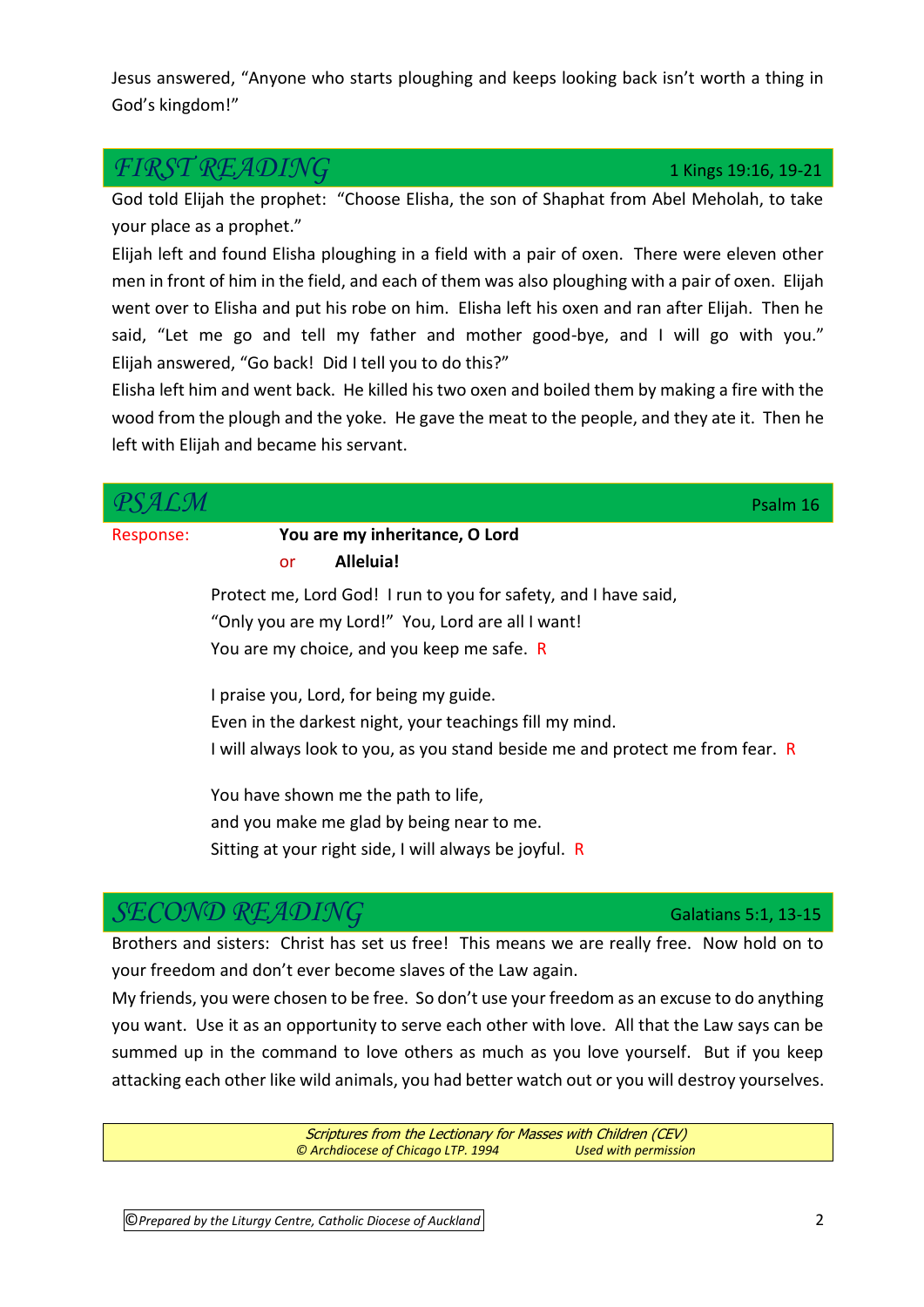# *Background to the Readings for Leaders*

Elisha's rapid response to the call that Elijah made on him gives us the pattern of the desired response to God's call to discipleship in any age. The implication for Elisha to the call as a prophet commissioned by God, is to make a radical break from his past. Paul addresses the freedom brought by Christ as an opportunity to be servants to one another in love. Christianity does not exchange one form of bondage for another – the invitation is to be guided by the Spirit in order to be freed from the demands of the law. In the Gospel today Jesus is journeying to Jerusalem. On the way he meets people, teaches and preaches. All the while he is forming his disciples. The journey will culminate in the cross for Jesus. Jesus wants willing disciples, and the three brief exchanges in the Gospel today point out the demands of discipleship: it will not necessarily be comfortable; it has a sense of urgency; and it demands wholeheartedness. Jesus is not demanding us to leave all our responsibilities and obligations but does demand that we prioritise them behind Christ himself.

#### *Images from the Readings*

- *Wholehearted response to the call from God*
- *Christ has set us free*
- *Use your freedom to serve*
- *Simple lifestyle*
- *Worth in God's kingdom*

## *Reflection for Leaders*

There is a cost to discipleship for each person, but just as the resurrection followed for Jesus, out of our crosses flows life for us as well. Jesus waits for our free response to him. There is no compulsion in our call – always it is an invitation. We need to explore our excuses and hesitations honestly. What are some of the difficulties you have encountered in your Christian journey? Often we need to let go of the old in order to be free to move on with the new things that we are called to. What are the things that you have needed to let go of in order to move on with Jesus? What are the things that make you want to delay commitment today? What kinds of things have you been committed to in your life? How do you prioritise the calls on your life? Commitment is a difficult concept for many in our world today. Why is this? What can you do this week to reassess the priorities and commitments you have made, let go what is past and reaffirm the ones that are important?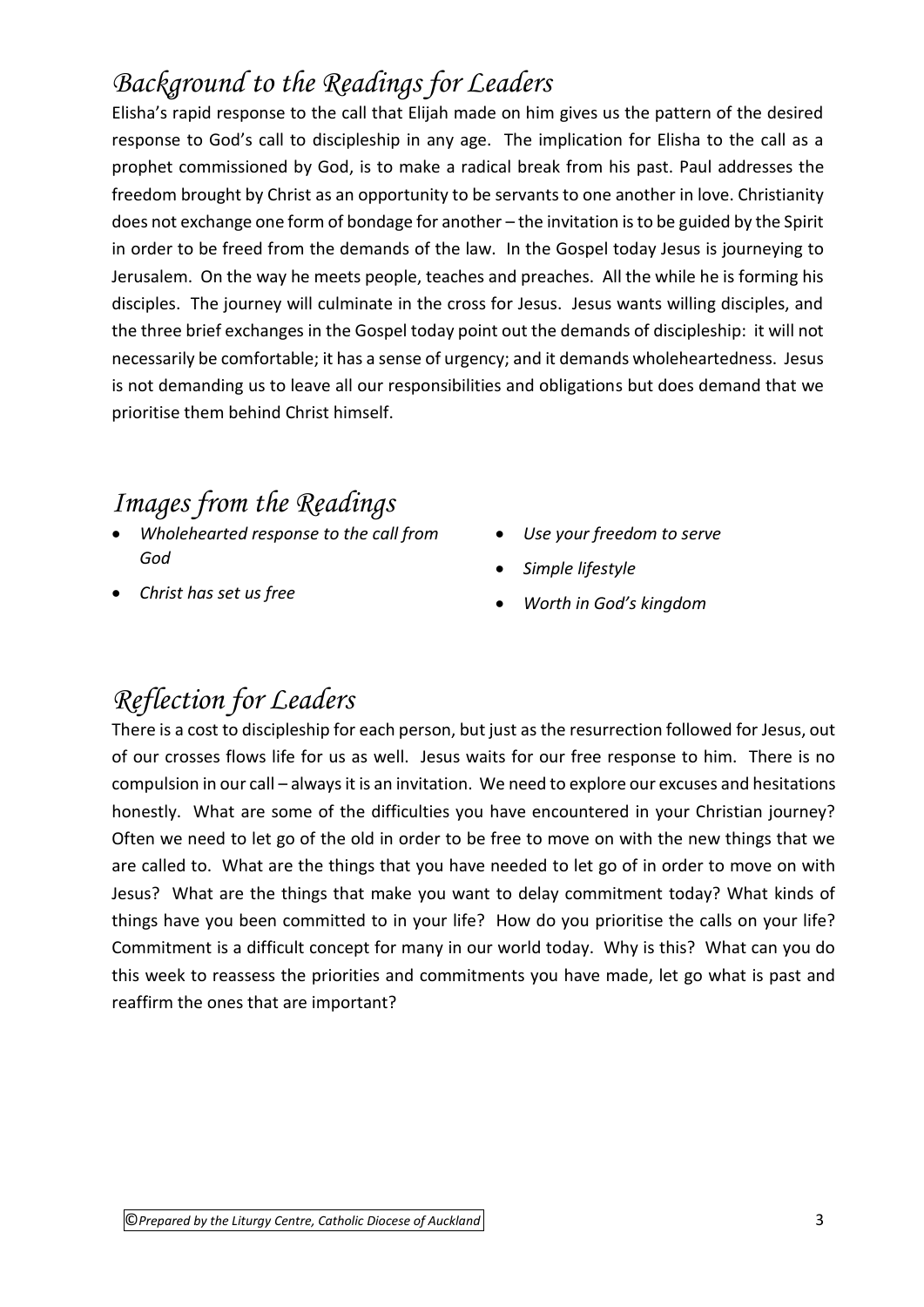# *Reflecting on the Readings with the children*

Before Sunday read over the suggested discussion points given in the Leader's Liturgy Outline. With the 8-12 year olds: First, listen to the children's own responses to the Reading/s and then, if needed, use some of the discussion starters suggested.

With the 5-7 year olds: Adapt some of the questions in the 8-12 material and then join with the older group for the 'Liturgical Action'*.* 

### *Suggested Focus*

*Green cloth, Lectionary, candle.*

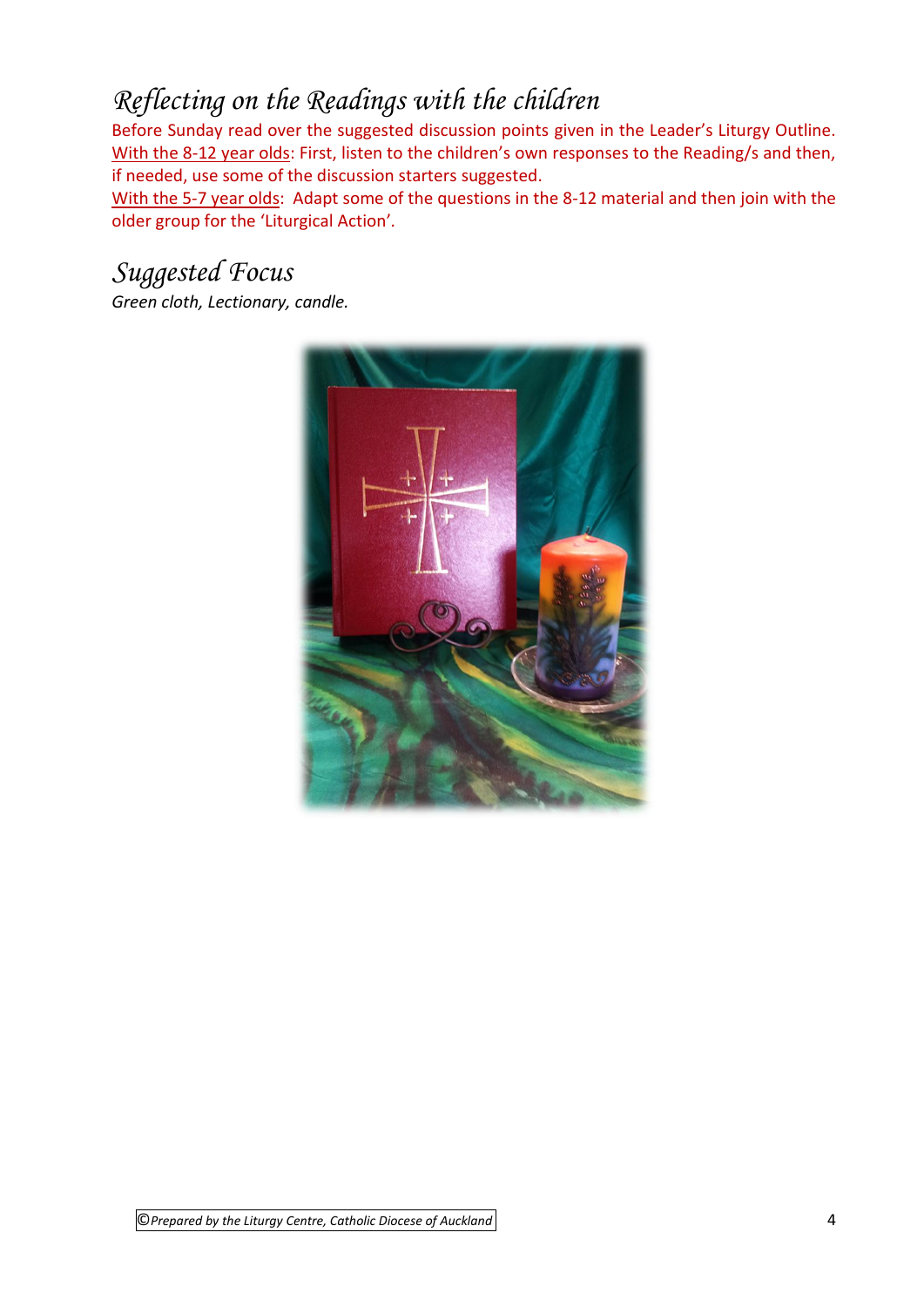*LEADER'S LITURGY OUTLINE* 

# *Thirteenth Sunday in Ordinary Time, Year C*

At a suitable moment after the Opening Rites, but before the First Reading is proclaimed, the children are presented with the Children's Lectionary and a candle and sent, with their ministers, to the place where they will celebrate their own Liturgy of the Word, with words of dismissal such as the following:

|                              | $INVITATION - P\overline{o}whiri$ I invite the children to join in the procession for<br>their celebration of the Liturgy of the Word. |
|------------------------------|----------------------------------------------------------------------------------------------------------------------------------------|
| To the Minister of the Word: | Receive this Book of Readings and proclaim God's Word<br>faithfully to the children entrusted to your care.                            |
|                              | Receive this candle as the light of Christ who is present in<br>his Word.                                                              |

### *PROCESSION WITH THE BOOK OF READINGS – Te Kapa o te Pukapuka Tapu*

#### *WELCOME – Ko te whakatau*

Leader: O God, help us to listen to your message of love and peace which Jesus brought to share with us. May we be people of commitment and faithfulness. ℞ **Amen.**

#### *First Reading: 1 Kings 19:16, 19-21*

| (if used) |           | The Word of the Lord / Ko te Kupu a te Ariki<br>Thanks be to God / Whakamoemiti ki te Atua |
|-----------|-----------|--------------------------------------------------------------------------------------------|
| Psalm 16  | Response: | You are my inheritance, O Lord                                                             |
|           | or        | <b>Alleluia</b>                                                                            |

| Second Reading: Galatians 5:1, 13-15 |       |
|--------------------------------------|-------|
| (if used)                            | The V |

Vord of the Lord / Ko te Kupu a te Ariki **Thanks be to God / Whakamoemiti ki te Atua**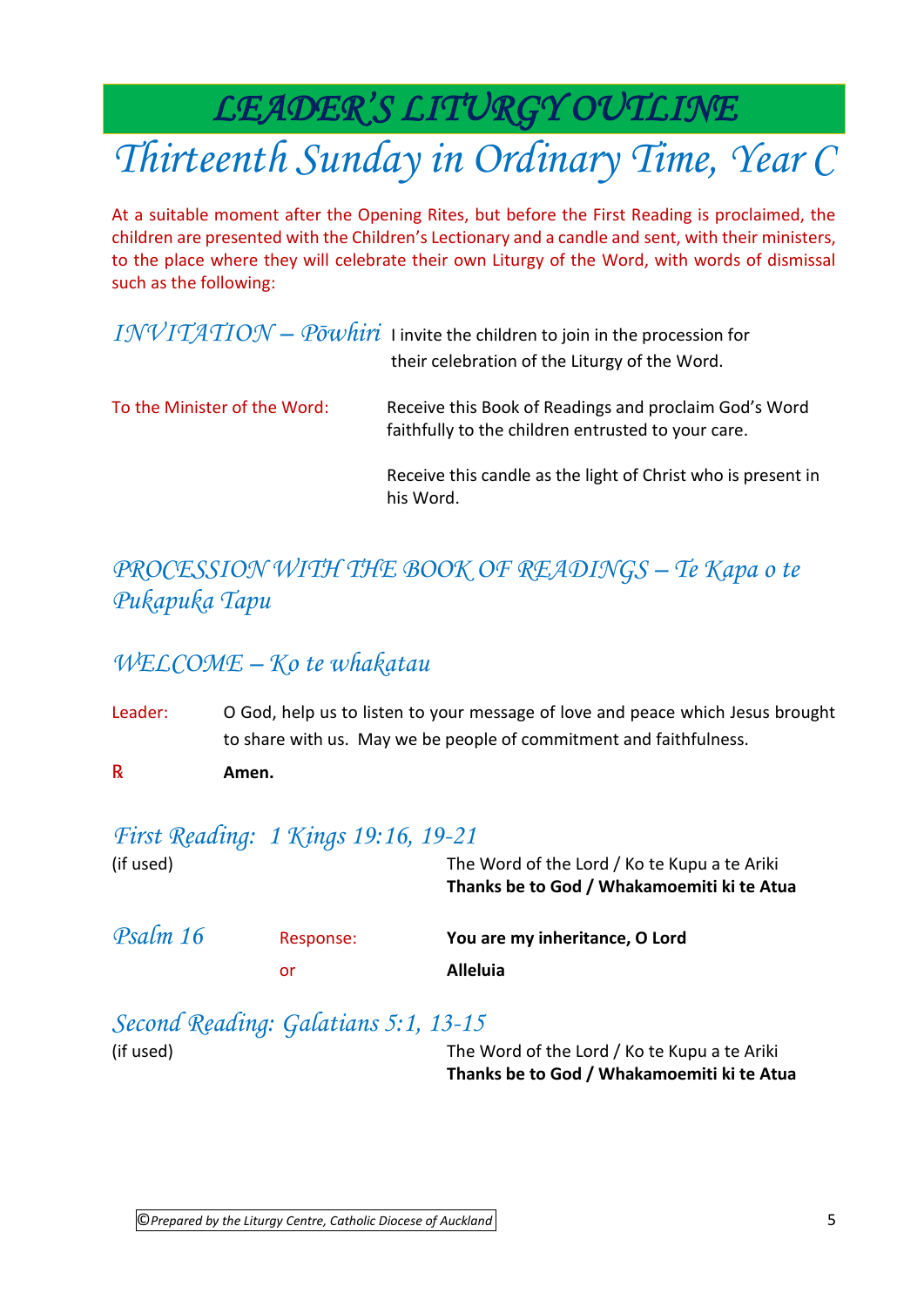*GOSPEL ACCLAMATION (Sing) Music © 2011 Maria Guzzo*



# *Gospel: Luke 9:57-62*

| Minister of the Word:                  | A reading from the Holy Gospel according to Luke                                                                  |
|----------------------------------------|-------------------------------------------------------------------------------------------------------------------|
| Children:                              | Glory to you, O Lord / Korōria ki ā koe, e te Ariki                                                               |
| At the end of the Gospel:<br>Children: | The Gospel of the Lord<br>Praise to you, Lord Jesus Christ / Kia whakanuja rā koe, e te<br>Ariki, e Hēhu Karaiti. |

#### *REFLECTING ON THE READINGS WITH THE CHILDREN – Whai Whakaaro*

#### **8-12 year olds:**

*Suggested Beginning: A good place to begin is with the question: What did you hear? Allow children the opportunity to respond in their own words to hearing the Word of God. When each has had an opportunity to speak you might begin general discussion by building on to their responses. Help the children to focus on the "feelings" in this particular Gospel reading by using some prepared questions like the following:* 

- Have you ever had someone say they were going to do something and then not done it? How did that feel?
- They may have intended to do it, but sometimes other things happen to side-track us.
- Many people wanted to follow Jesus because it was exciting to see people being healed, and watching the crowds gather round wherever he went. But Jesus wanted people to be very serious about being his followers. Some of the people in the Gospel today wanted to take care of things at home. What sort of things do you think they had to do there?
- Were they putting God's work first?
- Was Jesus angry with them? How did he react?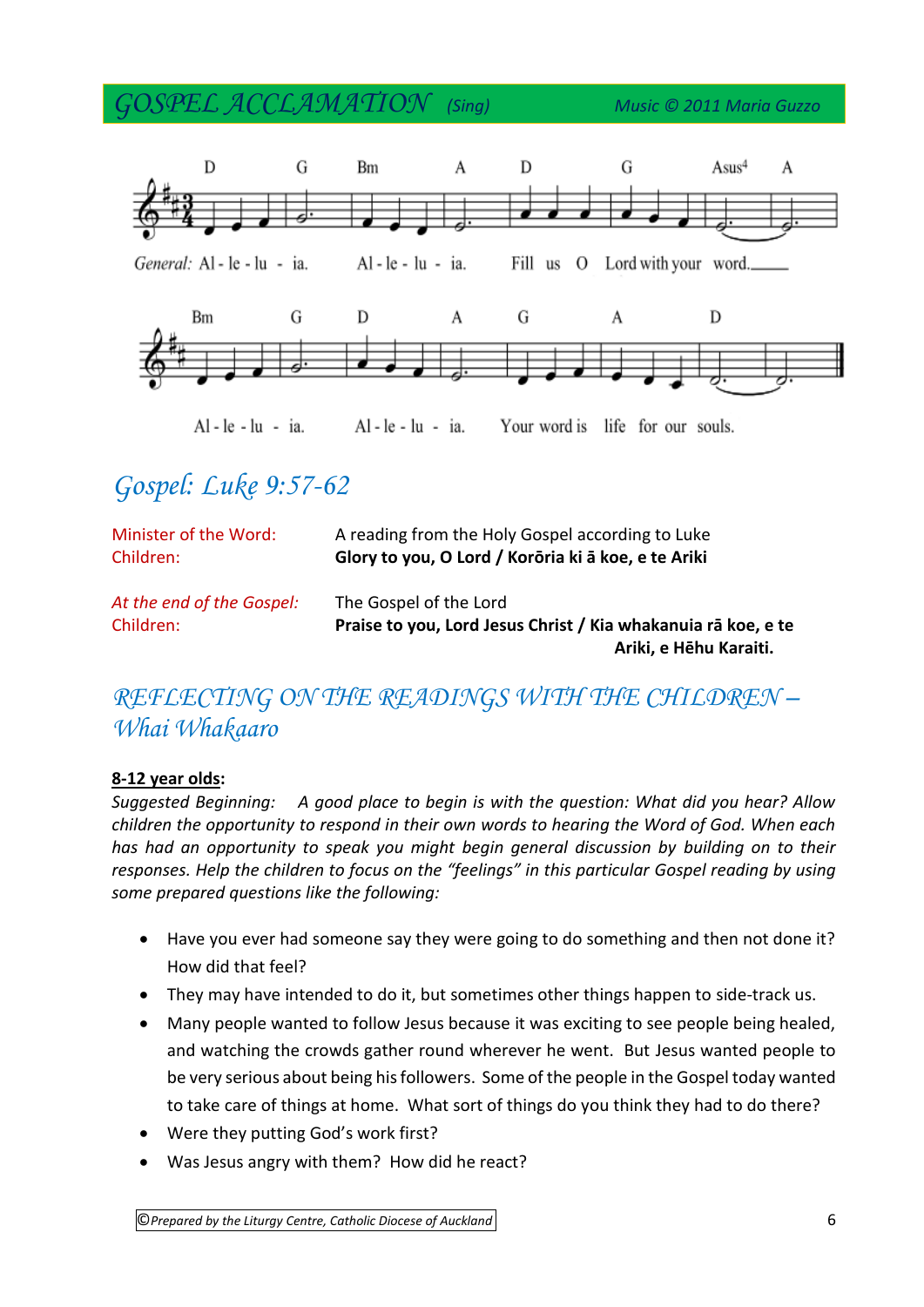- How do we know what things are most important to people, even when they say otherwise?
- Sometimes we have to make choices about God. How can we put God's work first in our own lives - at home, at school, with our friends?

**5-7 year olds**: Adapt some of the questions in the 8-12 material and then join with the older group for the 'Liturgical Action'

### *LITURGICAL ACTION – Ko te Ritenga Karakia*



Sing 'I say "Yes", My Lord' (As One Voice 155, Gather Australia 445)

An MP3 of this song is available for download (\$AU2.20) from [www.willowpublishing.com.au](http://www.willowpublishing.com.au/) Type the song title into the 'search' box.

#### *PROFESSION OF FAITH – Panui o te Whakapono*

We believe in God the Father, who made the whole world. We believe in Jesus Christ, the Son of God, who was born in Bethlehem and lived among us, who died on the cross for us, and rose from the dead. We believe in the Holy Spirit who brings life and love to us all. We believe that the Church is one family, and that one day we will share everlasting life with God in heaven. Amen.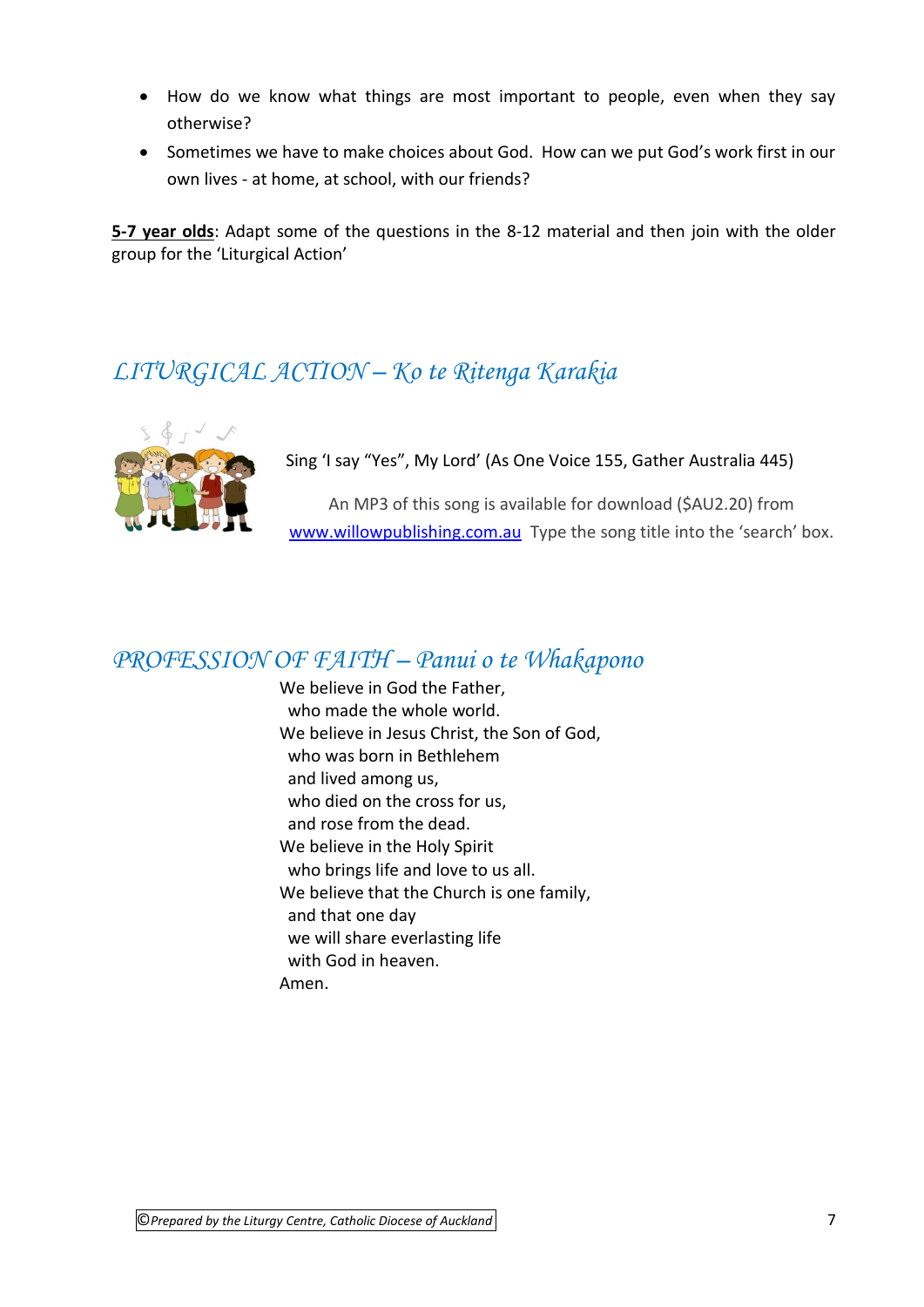*PRAYER OF THE FAITHFUL – Te Īnoīnga o te Hunga Whakapono* (Here are some suggested intercessions; you are encouraged to compose your own according to the age and experience of the children)

| Leader: |                                                                                                             | Strengthened and encouraged by God's word, we turn to God for all we need:                                               |           |                                                                                                                                                |  |
|---------|-------------------------------------------------------------------------------------------------------------|--------------------------------------------------------------------------------------------------------------------------|-----------|------------------------------------------------------------------------------------------------------------------------------------------------|--|
|         | That the leaders of our Church be faithful to the teaching of Jesus<br>$\bullet$<br>Let us pray to the Lord |                                                                                                                          |           |                                                                                                                                                |  |
|         |                                                                                                             | $\mathbb R$ Lord hear our prayer                                                                                         | <b>or</b> | E te Ariki whakarongo mai rā ki a mātou                                                                                                        |  |
|         | $\bullet$                                                                                                   | That we may be strong in our commitment to be true disciples, and make it our<br>first priority  Let us pray to the Lord |           |                                                                                                                                                |  |
|         |                                                                                                             | $\mathbb R$ Lord hear our prayer                                                                                         | or        | E te Ariki whakarongo mai rā ki a mātou                                                                                                        |  |
|         | $\bullet$                                                                                                   | Let us pray to the Lord                                                                                                  |           | For the courage to respond to the challenge Jesus calls us to each day                                                                         |  |
|         |                                                                                                             | $\mathbb R$ Lord hear our prayer                                                                                         | <b>or</b> | E te Ariki whakarongo mai rā ki a mātou                                                                                                        |  |
|         |                                                                                                             | For all the sick, the lonely and the rejected in our community<br>$\bullet$<br>Let us pray to the Lord                   |           |                                                                                                                                                |  |
|         |                                                                                                             | $\mathbb R$ Lord hear our prayer                                                                                         | or        | E te Ariki whakarongo mai rā ki a mātou                                                                                                        |  |
| Leader: |                                                                                                             |                                                                                                                          |           | Faithful God, you sent Jesus to be the way, the truth and the life.<br>Help us to follow him in all that we do, through Jesus Christ our Lord. |  |

#### **All: Amen**

The children re-join the assembly before the prayers over the gifts.